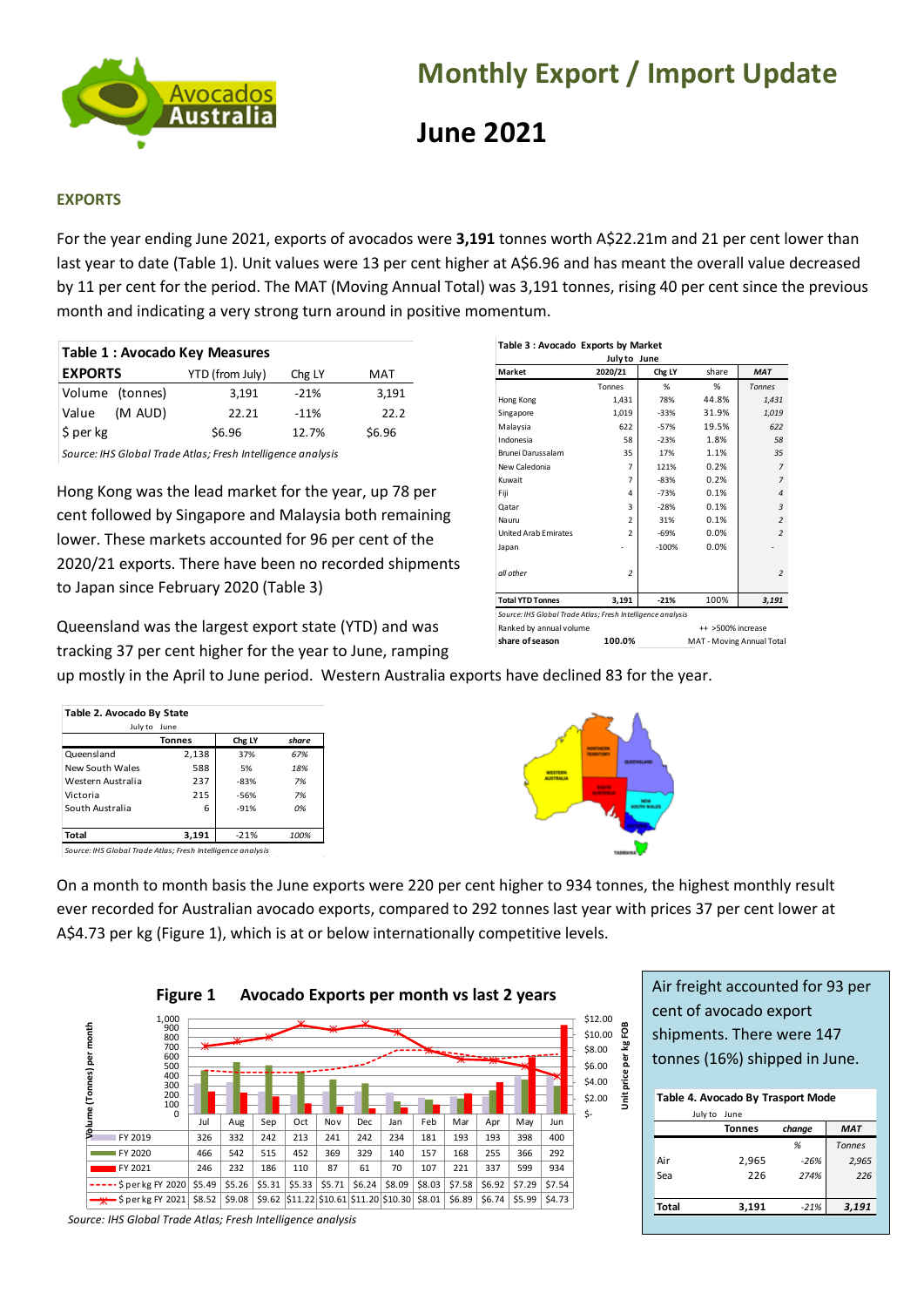

## **MARKET INSIGHTS**

### **Hong Kong**

Hong Kong has imported 19,657 tonnes of avocados in 12 months to June 2021, 44.8 per cent more than last year. Around 50 per cent is re-exported to China. Australia supplied 1,425 tonnes or 98 per cent more. Chile, the largest supplier in 2020 supplied 75 per cent less offset by a large growth from Peru.

### **Singapore**

Singapore has imported 5,954 tonnes of avocados in 12 months to June 2021, 27 per cent more than last year. Australia supplied 1,032 tonnes or 31 per cent less than last year. Mexico became the largest supplier and posted 57 per cent growth and US and Kenya increased 116 per cent each offsetting Australia's decline. import value. Australia's recorded CIF prices have reduced to A\$4.63 in June.

### **Malaysia**

Malaysia has imported 3,663 tonnes of avocados in 11 months to May 2021, 39 per cent more than last year. Australia supplied 643 tonnes or 51 per cent less than last year. Mexico became the largest supplier and posted 250 per cent growth and US increased 7 x fold to offset Australia's decline. Kenya increased by 94 per cent. Australian CIF prices were recorded more than 100 per cent above the average import value for the year though have reduced by May.

# **Monthly Export / Import Update**

## **June 2021**

| Table 5 : Avocado Imports by Hong Kong |         |        |          |                               |                   |
|----------------------------------------|---------|--------|----------|-------------------------------|-------------------|
|                                        | July to | June   |          | Year                          | June              |
| Market                                 | 2020/21 | Chg LY | Value    | <b>Unit Value</b>             | <b>Unit Value</b> |
|                                        | Tonnes  | %      | A\$ Mill | A\$ per kg CIF A\$ per kg CIF |                   |
| Australia                              | 1,425   | 97.6%  | 11.1     | \$7.79                        | \$6.95            |
| Peru                                   | 8.707   | 281.7% | 25.2     | \$2.89                        | 52.33             |
| Mexico                                 | 5,404   | 59.7%  | 16.2     | \$3.00                        | \$2.53            |

Other 2,519 11.1 \$4.41

Chile 1,601 -75.1% 6.4 *\$4.00 \$7.88*

**Total YTD Tonnes 19,657 44.8%** 70.0 *\$3.56 \$3.19*

*Source: IHS Global Trade Atlas; Fresh Intelligence analysis*

### **Table 6 : Avocado Imports by Singapore**

|                         | July to | June     |          | Year                          | $Jun-21$          |
|-------------------------|---------|----------|----------|-------------------------------|-------------------|
| Market                  | 2020/21 | Chg LY   | Value    | <b>Unit Value</b>             | <b>Unit Value</b> |
|                         | Tonnes  | %        | A\$ Mill | A\$ per kg CIF A\$ per kg CIF |                   |
| Australia               | 1,032   | $-30.9%$ | 7.6      | \$7.36                        | \$4.63            |
| Mexico                  | 1,760   | 57.3%    | 8.6      | \$4.88                        | \$7.14            |
| <b>United States</b>    | 1,332   | 115.9%   | 7.9      | \$5.94                        | \$6.64            |
| Kenya                   | 843     | 115.6%   | 2.3      | \$2.68                        | \$2.62            |
| Other                   | 987     |          | 3.7      | \$3.72                        |                   |
|                         |         |          |          |                               |                   |
| <b>Total YTD Tonnes</b> | 5,954   | 29.6%    | 30.0     | \$5.04                        | \$4.41            |

*Source: IHS Global Trade Atlas; Fresh Intelligence analysis*

#### **Table 7 : Avocado Imports by Malaysia**

|                         | July to May |          | Year     |                               | $May-21$          |
|-------------------------|-------------|----------|----------|-------------------------------|-------------------|
| Market                  | 2020/21     | Chg LY   | Value    | <b>Unit Value</b>             | <b>Unit Value</b> |
|                         | Tonnes      | %        | A\$ Mill | A\$ per kg CIF A\$ per kg CIF |                   |
| Australia               | 643         | $-51.3%$ | 5.8      | \$9.07                        | \$6.56            |
| Mexico                  | 893         | 250.5%   | 3.7      | \$4.18                        | \$2.73            |
| <b>United States</b>    | 738         | 695.3%   | 3.4      | \$4.59                        | \$5.39            |
| Kenya                   | 633         | 94.6%    | 1.8      | \$2.84                        | \$2.73            |
| Other                   | 757         |          | 2.5      | 53.31                         |                   |
|                         |             |          |          |                               |                   |
| <b>Total YTD Tonnes</b> | 3,663       | 39.4%    | 17.3     | \$4.71                        | \$4.89            |

*Source: IHS Global Trade Atlas; Fresh Intelligence analysis*